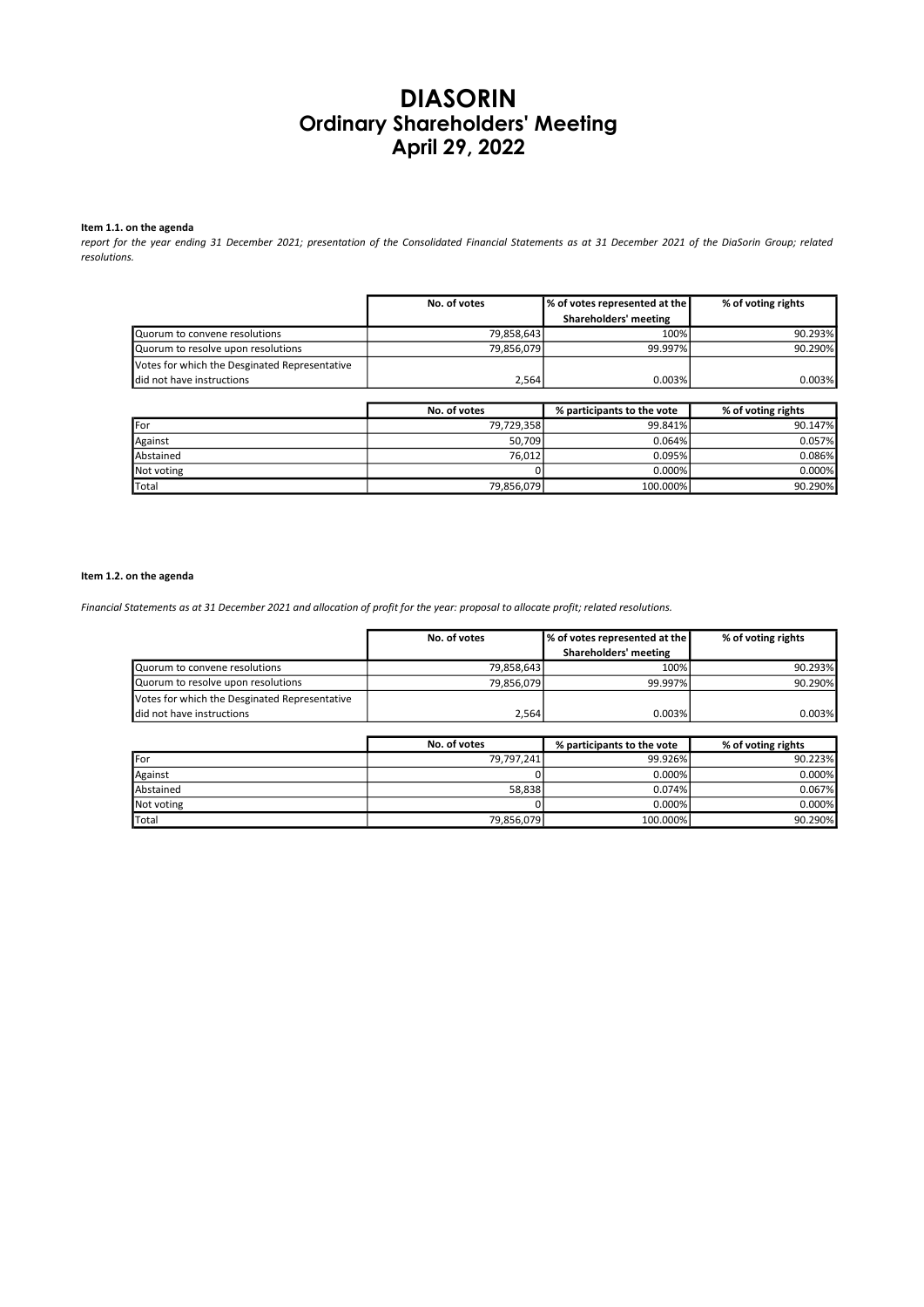## Item 2.1 on the agenda

Report on the remuneration policy and fees paid: resolutions on approval of the remuneration policy pursuant to Article 123-ter, paragraph 3-ter of Legislative Decree 58/1998;

|                                               | No. of votes | Ⅰ% of votes represented at the I | % of voting rights |
|-----------------------------------------------|--------------|----------------------------------|--------------------|
|                                               |              | Shareholders' meeting            |                    |
| Quorum to convene resolutions                 | 79,858,643   | 100%                             | 90.293%            |
| Quorum to resolve upon resolutions            | 79.856.079   | 99.997%                          | 90.290%            |
| Votes for which the Desginated Representative |              |                                  |                    |
| did not have instructions                     | 2.564        | 0.003%                           | $0.003\%$          |

|               | No. of votes | % participants to the vote | % of voting rights |
|---------------|--------------|----------------------------|--------------------|
| <b>IFor</b>   | 68,130,533   | 85.317%                    | 77.032%            |
| Against       | 11,666,708   | 14.610%                    | 13.191%            |
| Abstained     | 58,838       | 0.074%                     | 0.067%             |
| Not voting    |              | 0.000%                     | 0.000%             |
| <b>T</b> otal | 79,856,079   | 100.000%                   | 90.290%            |

#### Item 2.2 on the agenda

Report on the remuneration policy and fees paid: resolutions on the "Second section" of the report, pursuant to Article 123-ter, paragraph 6 of Legislative Decree 58/1998.

|                                               | No. of votes | % of votes represented at the | % of voting rights |
|-----------------------------------------------|--------------|-------------------------------|--------------------|
|                                               |              | Shareholders' meeting         |                    |
| Quorum to convene resolutions                 | 79,858,643   | 100%                          | 90.293%            |
| Quorum to resolve upon resolutions            | 79,856,079   | 99.997%                       | 90.290%            |
| Votes for which the Desginated Representative |              |                               |                    |
| did not have instructions                     | 2,564        | 0.003%                        | 0.003%             |
|                                               |              |                               |                    |
|                                               | No. of votes | % participants to the vote    | % of voting rights |
| <b>I</b> For                                  | 68,182,230   | 85.381%                       | 77.091%            |
| Against                                       | 11,561,011   | 14.477%                       | 13.072%            |
| Abstained                                     | 112,838      | 0.141%                        | 0.128%             |

Not voting 0 0.000% 0.000% Total 79,856,079 100.000% 90.290%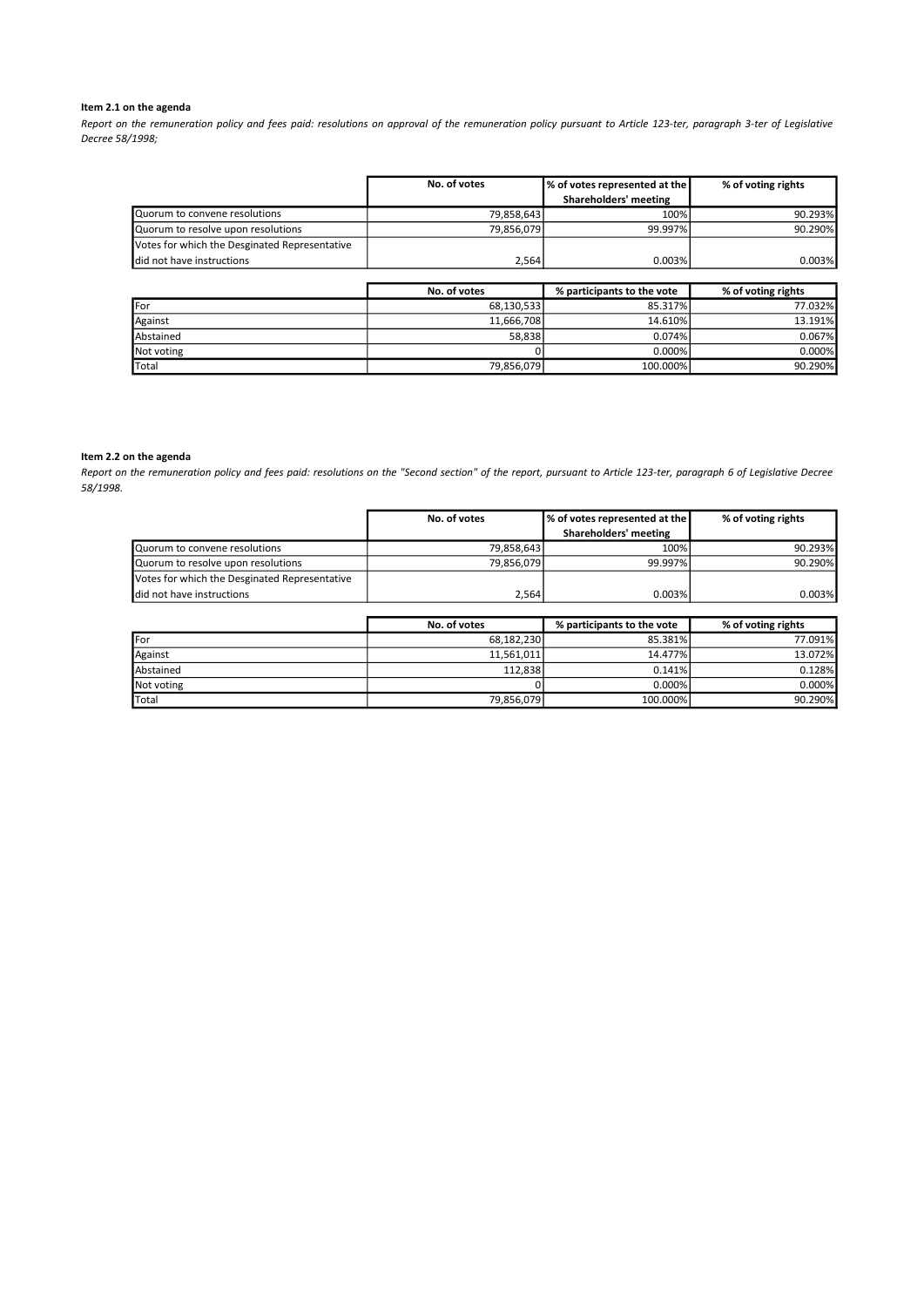## Item 3.1 on the agenda

Appointment of the Board of Directors: determination of the number of members of the Board of Directors;

|                                               | No. of votes | % of votes represented at the | % of voting rights |
|-----------------------------------------------|--------------|-------------------------------|--------------------|
|                                               |              | Shareholders' meeting         |                    |
| Quorum to convene resolutions                 | 79.858.643   | 100%                          | 90.293%            |
| Quorum to resolve upon resolutions            | 79.858.643   | 100.000%                      | 90.293%            |
| Votes for which the Desginated Representative |              |                               |                    |
| <b>I</b> did not have instructions            |              | $0.000\%$                     | 0.000%             |
|                                               |              |                               |                    |
|                                               | No. of votes | % participants to the vote    | % of voting rights |

|            |            |          | .       |
|------------|------------|----------|---------|
| IFor       | 79,792,176 | 99.917%  | 90.218% |
| Against    | 5,096      | 0.006%   | 0.006%  |
| Abstained  | 61.371     | 0.077%   | 0.069%  |
| Not voting |            | 0.000%   | 0.000%  |
| Total      | 79,858,643 | 100.000% | 90.293% |

## Item 3.2 on the agenda

Appointment of the Board of Directors: determination of the term of office;

|                                               | No. of votes | % of votes represented at the | % of voting rights |
|-----------------------------------------------|--------------|-------------------------------|--------------------|
|                                               |              | Shareholders' meeting         |                    |
| Quorum to convene resolutions                 | 79,858,643   | 100%                          | 90.293%            |
| Quorum to resolve upon resolutions            | 79,856,079   | 99.997%                       | 90.290%            |
| Votes for which the Desginated Representative |              |                               |                    |
| did not have instructions                     | 2,564        | 0.003%                        | 0.003%             |
|                                               |              |                               |                    |
|                                               | No. of votes | % participants to the vote    | % of voting rights |
| For                                           | 79,743,544   | 99.859%                       | 90.163%            |
| Against                                       | 51,164       | 0.064%                        | 0.058%             |
| Abstained                                     | 61.371       | 0.077%                        | 0.069%             |

Not voting 0 0.000% 0.000% Total 79,856,079 100.000% 90.290%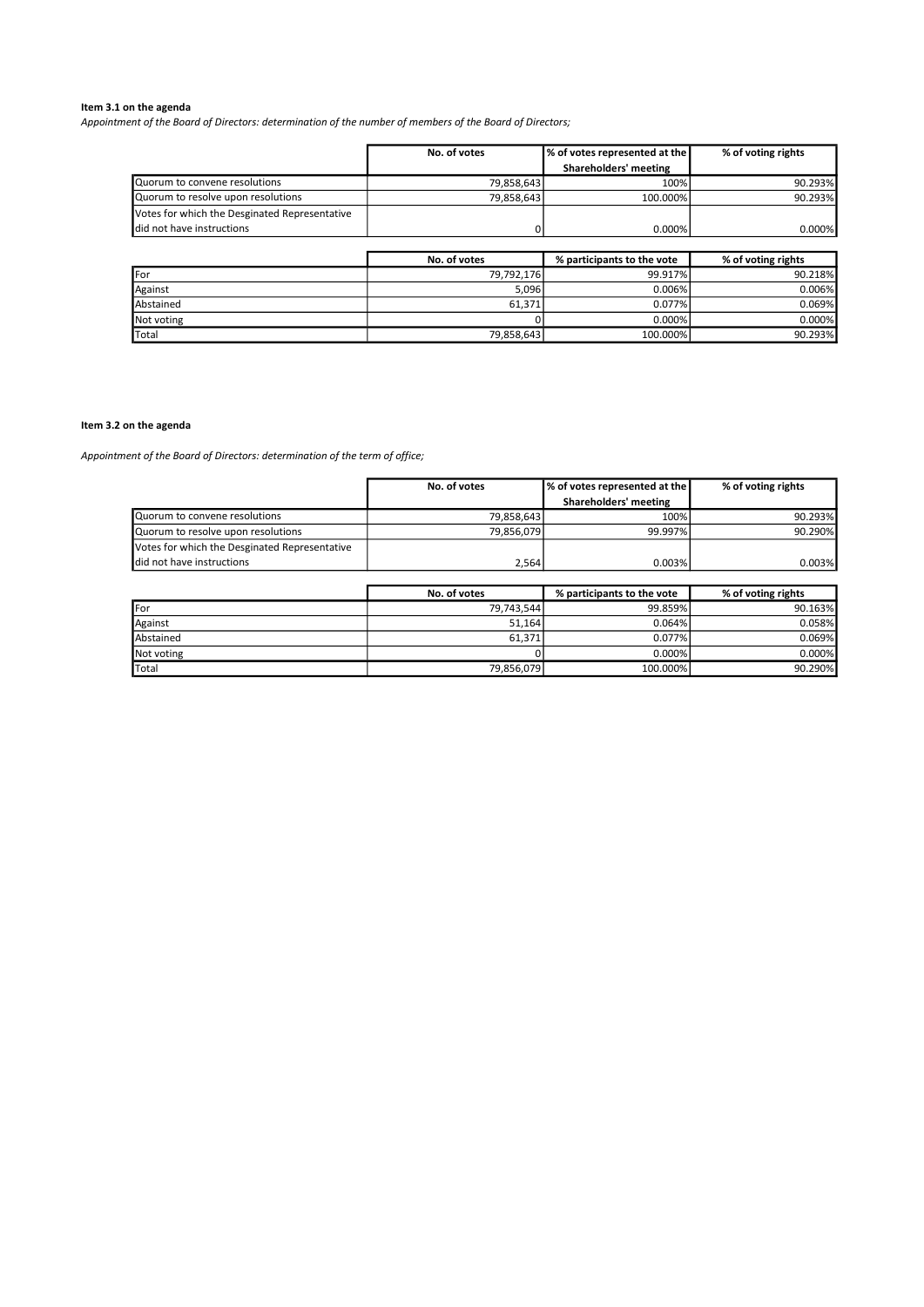# Item 3.3 on the agenda

Appointment of the Board of Directors: appointment of members of the Board of Directors;

|                                               | No. of votes | % of votes represented at the | % of voting rights |
|-----------------------------------------------|--------------|-------------------------------|--------------------|
|                                               |              | Shareholders' meeting         |                    |
| Quorum to convene resolutions                 | 79.858.643   | 100%                          | 90.293%            |
| Quorum to resolve upon resolutions            | 79,858,643   | 100.000%                      | 90.293%            |
| Votes for which the Desginated Representative |              |                               |                    |
| <b>I</b> did not have instructions            |              | 0.000%                        | 0.000%             |
|                                               |              |                               |                    |

|                                                   | No. of votes | % participants to the vote | % of voting rights |
|---------------------------------------------------|--------------|----------------------------|--------------------|
| List n. 1 IP Investimenti e partecipazioni S.r.l. | 78.534.617   | 98.342%                    | 88.796%            |
| Against                                           | 1.098.655    | 1.376%                     | 1.242%             |
| Abstained                                         | 115.371      | 0.144%                     | 0.130%             |
| <b>T</b> otal                                     | 79.748.643   | 99.862%                    | 90.168%            |
| Non voting                                        | 110,000      | 0.138%                     | 0.124%             |

# Item 3.4 on the agenda

Appointment of the Board of Directors: determination of fees.

|                                               | No. of votes | % of votes represented at the | % of voting rights |
|-----------------------------------------------|--------------|-------------------------------|--------------------|
|                                               |              | Shareholders' meeting         |                    |
| Quorum to convene resolutions                 | 79,858,643   | 100%                          | 90.293%            |
| Quorum to resolve upon resolutions            | 79,856,079   | 99.997%                       | 90.290%            |
| Votes for which the Desginated Representative |              |                               |                    |
| did not have instructions                     | 2.564        | 0.003%                        | 0.003%             |

|               | No. of votes | % participants to the vote | % of voting rights |
|---------------|--------------|----------------------------|--------------------|
| For           | 79,720,747   | 99.831%                    | 90.137%            |
| Against       | 73.961       | 0.093%                     | 0.084%             |
| Abstained     | 61,371       | 0.077%                     | 0.069%             |
| Not voting    |              | 0.000%                     | 0.000%             |
| <b>T</b> otal | 79,856,079   | 100.000%                   | 90.290%            |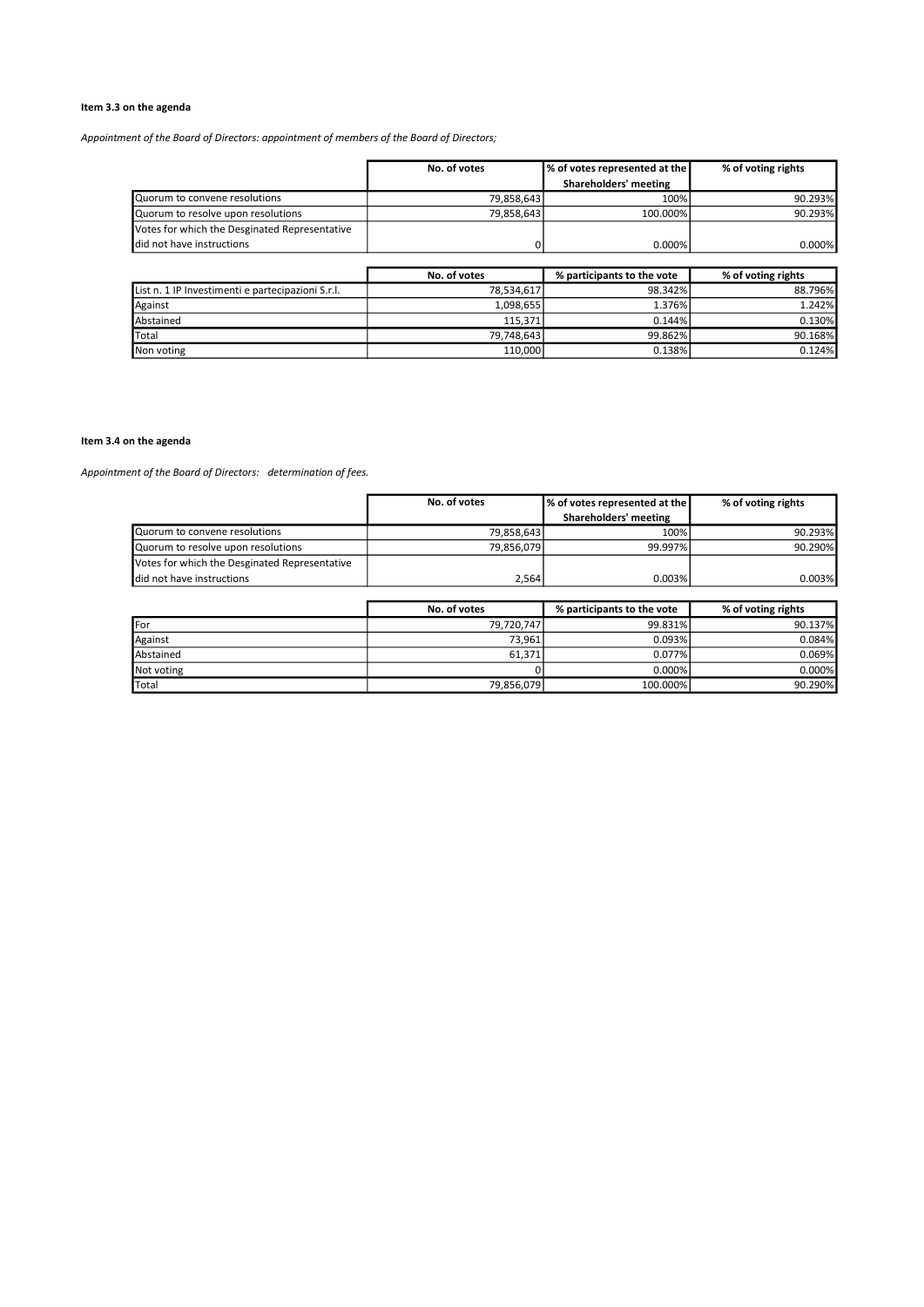# Item 4.1 on the agenda

Appointment of the Board of Statutory Auditor: appointment of Standing Auditors and Alternate Auditors

|                                               | No. of votes | Ⅰ% of votes represented at the I | % of voting rights |
|-----------------------------------------------|--------------|----------------------------------|--------------------|
|                                               |              | Shareholders' meeting            |                    |
| Quorum to convene resolutions                 | 79.858.643   | 100%                             | 90.293%            |
| Quorum to resolve upon resolutions            | 79,858,643   | 100.000%                         | 90.293%            |
| Votes for which the Desginated Representative |              |                                  |                    |
| <b>I</b> did not have instructions            |              | 0.000%                           | 0.000%             |
|                                               |              |                                  |                    |

|            | No. of votes | % participants to the vote | % of voting rights |
|------------|--------------|----------------------------|--------------------|
| List n. 1  | 65,237,590   | 81.691%                    | 73.761%            |
| List n. 2  | 13,574,660   | 16.998%                    | 15.348%            |
| Against    | 10.718       | 0.013%                     | 0.012%             |
| Abstained  | 900.105      | 1.127%                     | 1.018%             |
| Not voting | 135.570      | 0.170%                     | 0.153%             |
| Total      | 79,858,643   | 100.000%                   | 90.293%            |

## Item 4.2 on the agenda

Appointment of the Board of Statutory Auditor: appointment of the Chair of the Board of Statutory Auditors

|                                               | No. of votes | Ⅰ% of votes represented at the I | % of voting rights |
|-----------------------------------------------|--------------|----------------------------------|--------------------|
|                                               |              | Shareholders' meeting            |                    |
| Quorum to convene resolutions                 | 79,858,643   | 100%                             | 90.293%            |
| Quorum to resolve upon resolutions            |              | 0.000%                           | 0.000%             |
| Votes for which the Desginated Representative |              |                                  |                    |
| I did not have instructions                   | 79.858.643   | 100.000%                         | 90.293%            |
|                                               |              |                                  |                    |

|            | No. of votes | % participants to the vote | % of voting rights |
|------------|--------------|----------------------------|--------------------|
| .For       |              |                            | 0.000%             |
| Against    |              |                            | 0.000%             |
| Abstained  |              |                            | 0.000%             |
| Not voting |              |                            | 0.000%             |
| Total      |              | $0.000\%$                  | 0.000%             |